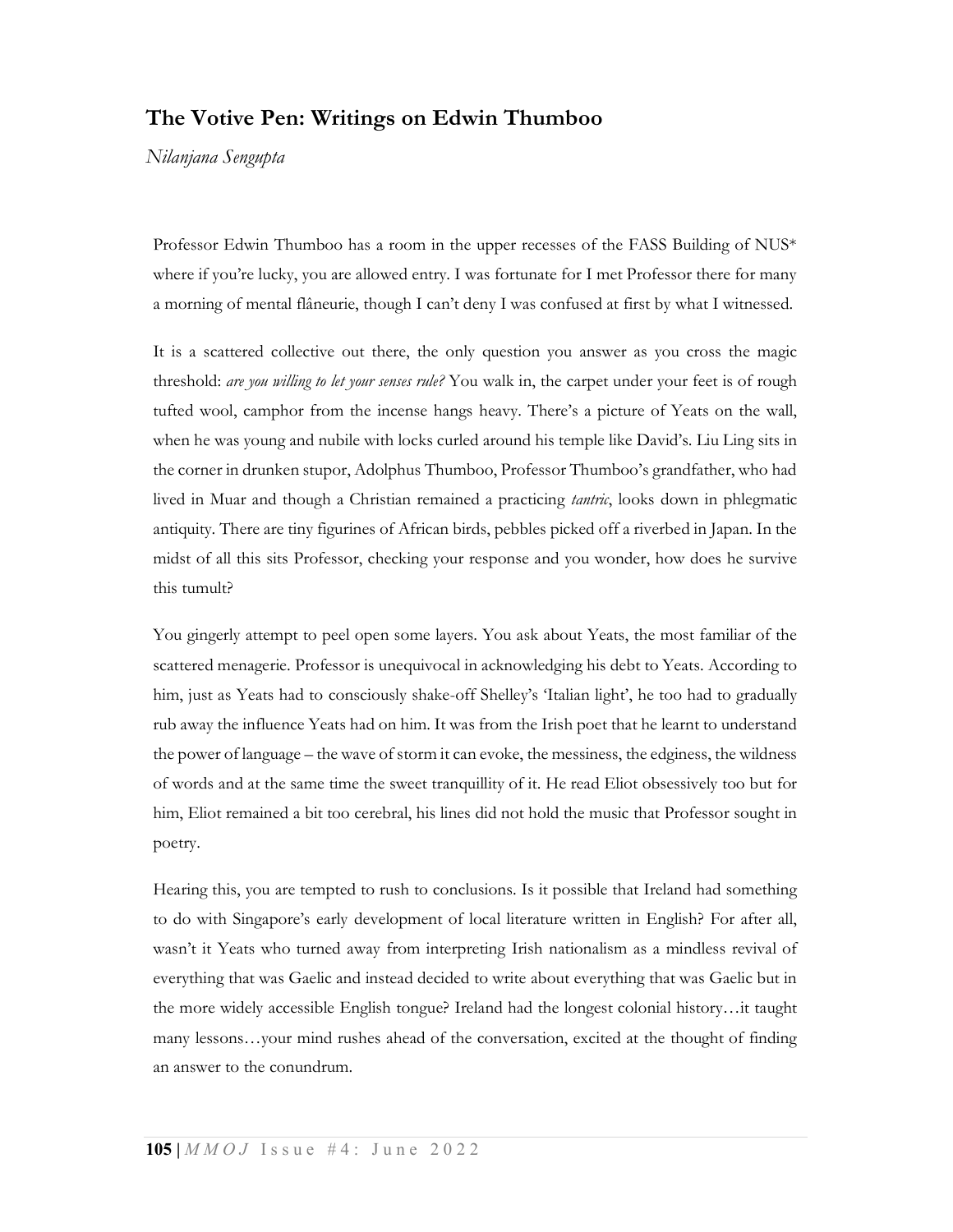But Professor is quick to point out the difference. When he or his predecessors, be it Professor Wang Gungwu or the prolific Goh Sin Tub, turned to English, it was more of an organic decision, born of the environment of racial unrest in Singapore. Here he pauses, thoughtful, and the conversation turns to his syncretic upbringing instead. He speaks of Taoism, the religion Kang Sai Eng, his Peranakan mother. Taoism that derives from Tao, one of the most basic and comprehensive words of the Chinese language which means *the way* and is said to be the guiding light of all of art and science is by its very nature syncretic, more inclusive than Confucianism or Buddhism. Perhaps added to this is also his family inheritance that lends itself naturally to syncretism and it was this early awareness of connections that later developed into a more objective, structured study of syncretic religions, what Ludwig Wittgenstein calls the 'family resemblances'.

From here, the conversation as if of its own volition, moves to Professor's Sino-Indian poems and you know you have lost him again in the dregs and drifts of the delta. He speaks of his quintessentially Indian poem *Krishna*, dedicated to the deeply metaphysical, scholarly Raja Rao and said to present in a microcosm Professor's understanding of India. Yet, we both agree, it is difficult to miss its unmistakeable Chinese elements as the poet explores the sensuality of Krishna and his radiant Radha in Vrindavan where they cavorted by the dark waters of the Yamuna. In describing the sublime union of Krishna's unstirring eternal divinity with the activating energy and dynamic creative impulse of Radha, he had brought into play the male and female duality and interdependence of the yin and yang.

But by now your morning is up and you leave with your mind a turnstile of vibrant images that glow and grow dim and emerge yet again. And then, after a couple of days you have the opportunity to walk the streets of Singapore with him and you realise it's the multiplicity of the metropolis that he notices. The matrix that unfolds of the city is immense, the possibilities of combination infinite. There is of course the colonial map of the city – the cool colonnade of the Fullerton Building, Singapore River with Whiteway Laidlaw on its banks. But superimposed on it are the highways and skyscrapers as the city silhouette changed. And in between is the inexhaustible list of his fierce engagements – from the rojak pushcart selling cuttlefish to teatime cakes at *Adelphi* – the possibility of infinitude is embedded in the very construct of the city and Professor equally present at every intersection with its mélange of reality, experience, culture and perceptions.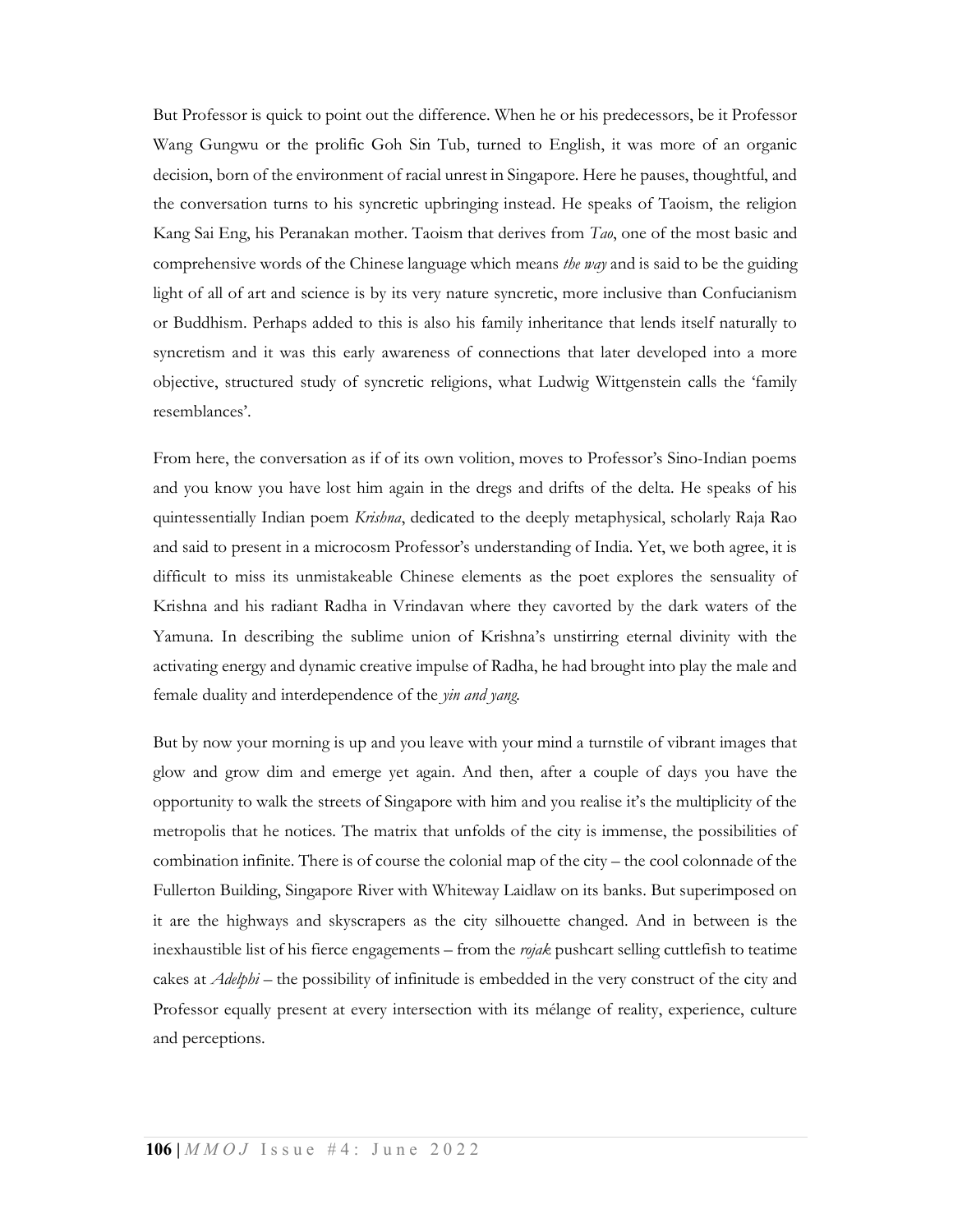You return home and in its barren solitude, you decide to read one of his earliest long poems, The Cough of Albuquerque (1955/56), a poem for which Professor expressly states his dislike and yet instinct tells you it might hold a clue, corralling as it does his most untutored emotions. And sure enough, in the voice of the persona – a ceaseless seeker, endearing in his earnest ardour, you find an answer. Like holograms on a dark night, you notice the scattered symbols that constituted his childhood and you realise each is a binary – arrangements of cultures, faiths, value systems and underlying all of it you hear his search for a resolution or unity.

Armed with what appears to be a nascent solution, you return and the Professor smiles, he has pre-empted your understanding. And from that day onwards start discussions on unity. He speaks about CBD, the Central Business District, one of the early innovations of the PAP (People's Action Party). With the word as a scaffold, Singapore would slide up on its economic graph, but for Professor it would mean a simplification of some of the gridlines, easing of the weight of the many dividing walls. It and its family of words like 'meritocracy' or 'nationbuilding', with their broad bandwidth formed a cultural harbour where races took cover.

This was the beginning. Searches for further truths and finer unities have followed. Thus, there is an entire anthology of friends' poems which create a latticework of experiences. As the poet traverses from one point of the web to the next, he extends himself to access a new idea of poetic inspiration, a further intensification of a relationship, a realisation that in the most unlikely of situations mirroring of personal emotions happen and they are the signifiers to the essential unity of life.

Similar in intent are the spate of biblical poems. They are particularly important in the poetic career of a man who though not an atheist, has struggled forever to quieten the mind in the acceptance of a superior ordinance. Through them he attempts a unity between his religious and literary impulse, exploring obscure corners, the complex interrelation of characters and historical patterns. A single theme emerges, that God's mercy is greater than the greatest of sin.

And so, we return to the Professor's room. The pattern has changed, there are paintings by Thomas Yeo on the wall, yet the tumult remains the same. I look askance at him, after a lifetime of seeking unity, why not select a single symbol, something like the ringstone of the Baha'i faith? Professor smiles, maybe he has pre-empted again my thoughts and as I watch him, I realise, the creation that he embodies is self-renewing, continuous, never-ending. Like the Sanskrit Shristi, it lies quiescent in every moment, implies a certain projection rather than a new beginning. For